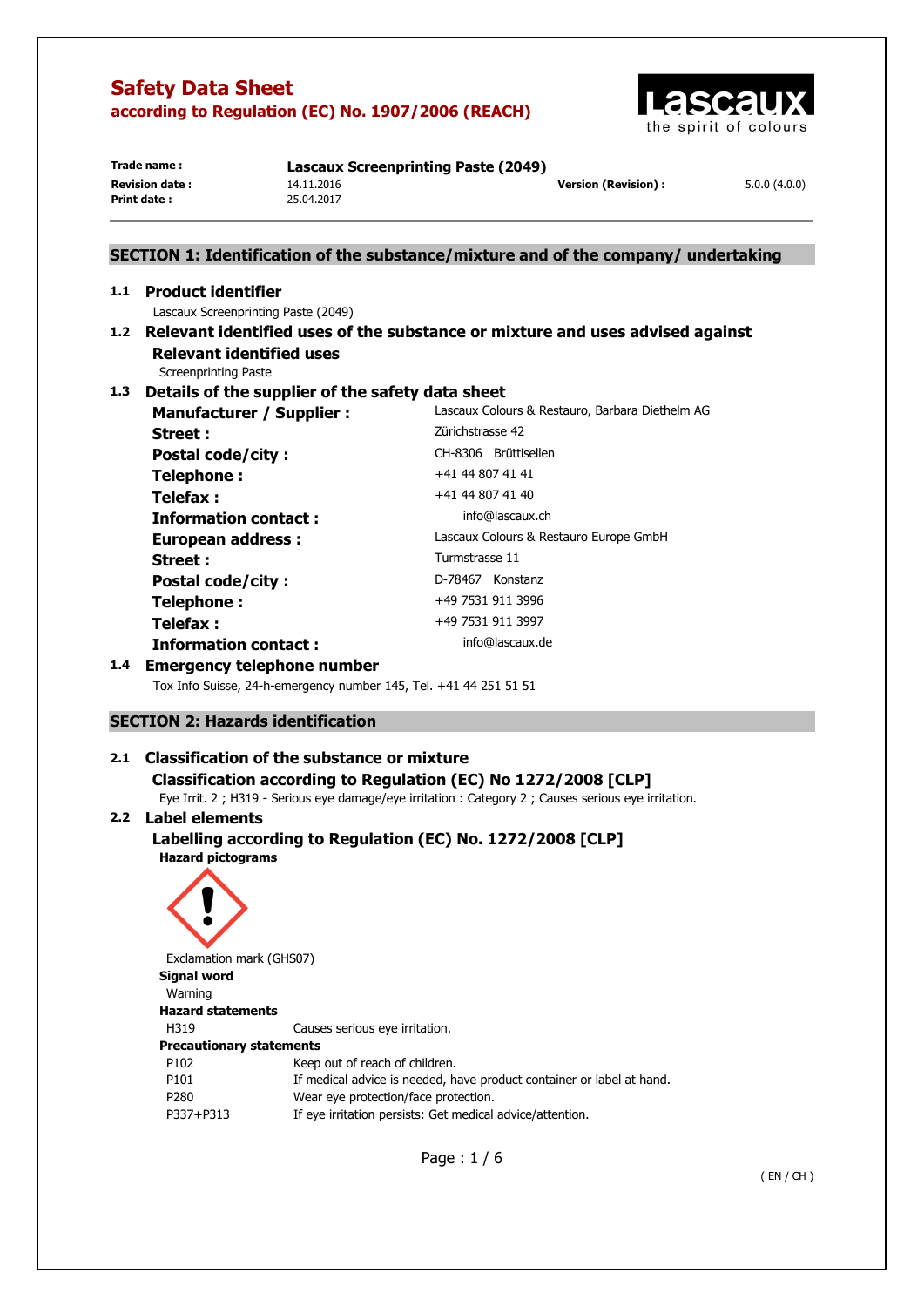

| Trade name :          | Lascaux Screenprinting Paste (2049) |                      |              |
|-----------------------|-------------------------------------|----------------------|--------------|
| <b>Revision date:</b> | 14.11.2016                          | Version (Revision) : | 5.0.0(4.0.0) |
| Print date:           | 25.04.2017                          |                      |              |
|                       |                                     |                      |              |

P305+P351+P338 IF IN EYES: Rinse cautiously with water for several minutes. Remove contact lenses, if present and easy to do. Continue rinsing.

# **Special rules for supplemental label elements for certain mixtures**

EUH208 Contains 1,2-BENZISOTHIAZOL-3(2H)-ONE.May produce an allergic reaction.

#### **2.3 Other hazards**

None

#### **SECTION 3: Composition/information on ingredients**

#### **3.2 Mixtures**

#### **Hazardous ingredients**

2-AMINO-2-METHYLPROPANOL ; EC No. : 204-709-8; CAS No. : 124-68-5 Weight fraction :  $\geq 1 - < 3\%$ Classification 1272/2008 [CLP] : Eye Dam. 1 ; H318 Skin Irrit. 2 ; H315 Aquatic Chronic 3 ; H412 1,2-BENZISOTHIAZOL-3(2H)-ONE ; EC No. : 220-120-9; CAS No. : 2634-33-5 Weight fraction :  $≥ 0.005 - < 0.05 %$ Classification 1272/2008 [CLP] : Eye Dam. 1 ; H318 Acute Tox. 4 ; H302 Skin Irrit. 2 ; H315 Skin Sens. 1 ; H317 Aquatic Acute 1 ; H400

#### **Additional information**

Full text of H- and EUH-phrases: see section 16.

# **SECTION 4: First aid measures**

### **4.1 Description of first aid measures**

#### **General information**

In all cases of doubt, or when symptoms persist, seek medical attention. Never give anything by mouth to an unconscious person.

#### **Following inhalation**

Take the casualty into the fresh air and keep warm. Keep at rest. Irregular breathing/no breathing: artificial respiration. Unconsciousness: lateral position - call a physician.

#### **In case of skin contact**

Wash away with soap and water and rinse. Do NOT use solvents or thinners.

#### **After eye contact**

Remove contact lenses, keep eyelids open. Flush with plenty of water (10 - 15 min.). Call a physician.

#### **After ingestion**

Contact a doctor immediately. Keep at rest. Do not induce vomiting.

**4.2 Most important symptoms and effects, both acute and delayed**  No information available.

#### **4.3 Indication of any immediate medical attention and special treatment needed**  None

#### **SECTION 5: Firefighting measures**

# **5.1 Extinguishing media**

**Suitable extinguishing media** 

Alcohol resistant foam, CO2, powders, water spray.

# **Unsuitable extinguishing media**

Waterjet.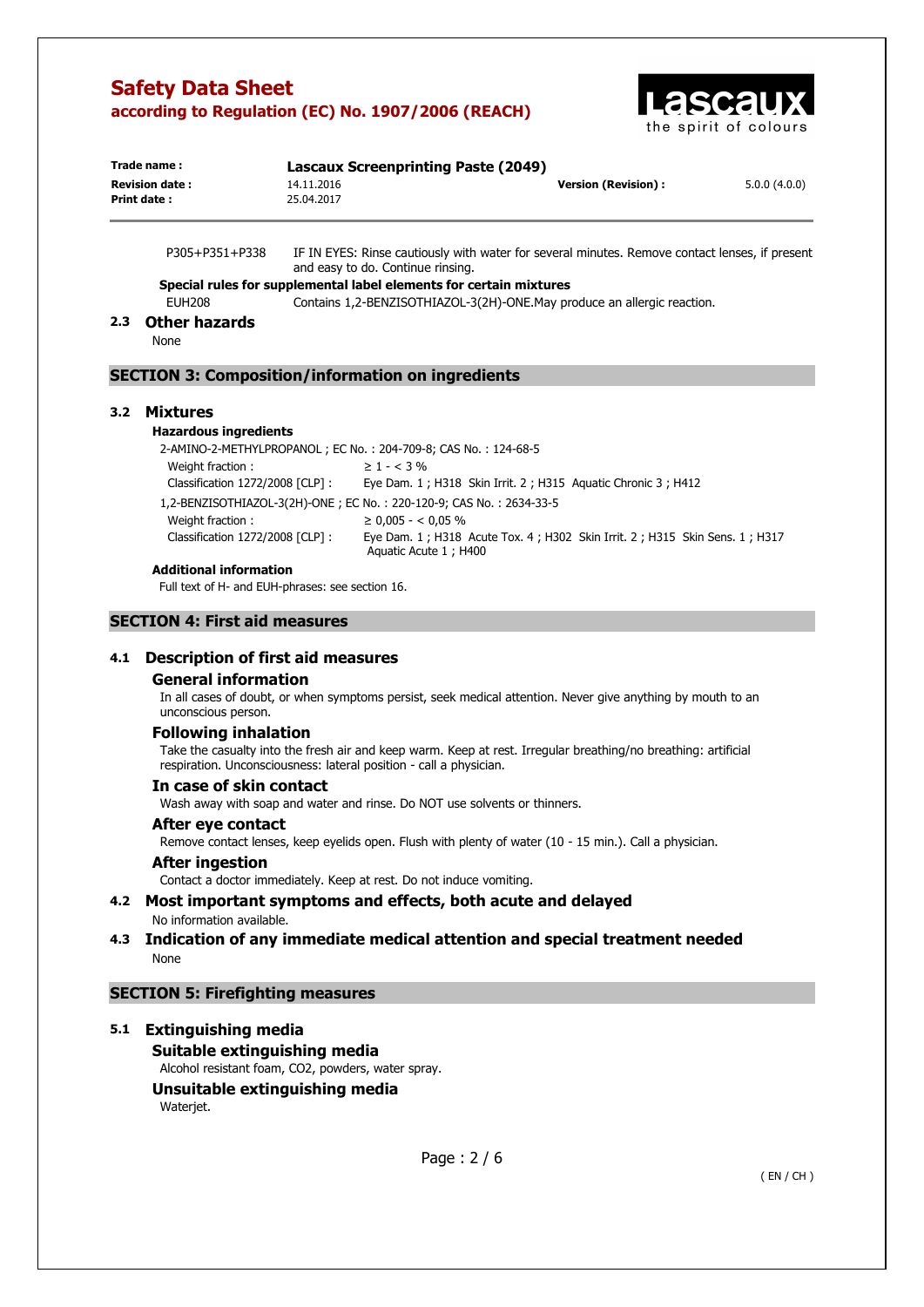

| Trade name :          | <b>Lascaux Screenprinting Paste (2049)</b> |                     |              |
|-----------------------|--------------------------------------------|---------------------|--------------|
| <b>Revision date:</b> | 14.11.2016                                 | Version (Revision): | 5.0.0(4.0.0) |
| Print date:           | 25.04.2017                                 |                     |              |

#### **5.2 Special hazards arising from the substance or mixture**  Fire will produce dense black smoke. Exposure to decomposition products may cause a health hazard.

**5.3 Advice for firefighters Special protective equipment for firefighters** 

Appropriate breathing apparatus may be required.

**5.4 Additional information** 

Do not allow the quenching water into the sewage system.

# **SECTION 6: Accidental release measures**

**6.1 Personal precautions, protective equipment and emergency procedures** 

Keep away from ignition sources and provide for good ventilation. Refer to protective measures listed in sections 7 and 8.

# **6.2 Environmental precautions**

Do not allow to enter into surface water or drains. If the product contaminates lakes, rivers or sewages, inform appropriate authorities in accordance with local regulations.

# **6.3 Methods and material for containment and cleaning up**

## **For cleaning up**

Contain and collect spillage with non-combustible absorbent materials, e.g. sand, earth, vermiculite, diatomaceous earth and place in container for disposal according to local regulations (see section 13). Clean preferabily with a detergent; avoid use of solvents.

# **6.4 Reference to other sections**

None

# **SECTION 7: Handling and storage**

# **7.1 Precautions for safe handling**

Do not eat or drink during work - no smoking. Comply with the health and safety at work laws. For personal protection see Section 8.

### **7.2 Conditions for safe storage, including any incompatibilities Requirements for storage rooms and vessels**

No particular measures required.

# **Hints on joint storage**

Keep away from oxidizing agents, from strongly alkaline and strongly acid materials.

**Storage class (D): 12** 

**Storage class (TRGS 510) ( D ) :** 12

# **Further information on storage conditions**

Always keep in containers of same material as the original one. See also instructions on the label. Avoid heating and direct sunlight. Keep containers dry and cool. Comply with the health and saftey at work laws.

# **7.3 Specific end use(s)**

None

# **SECTION 8: Exposure controls/personal protection**

# **8.1 Control parameters**

**Occupational exposure limit values**  2-AMINO-2-METHYLPROPANOL ; CAS No. : 124-68-5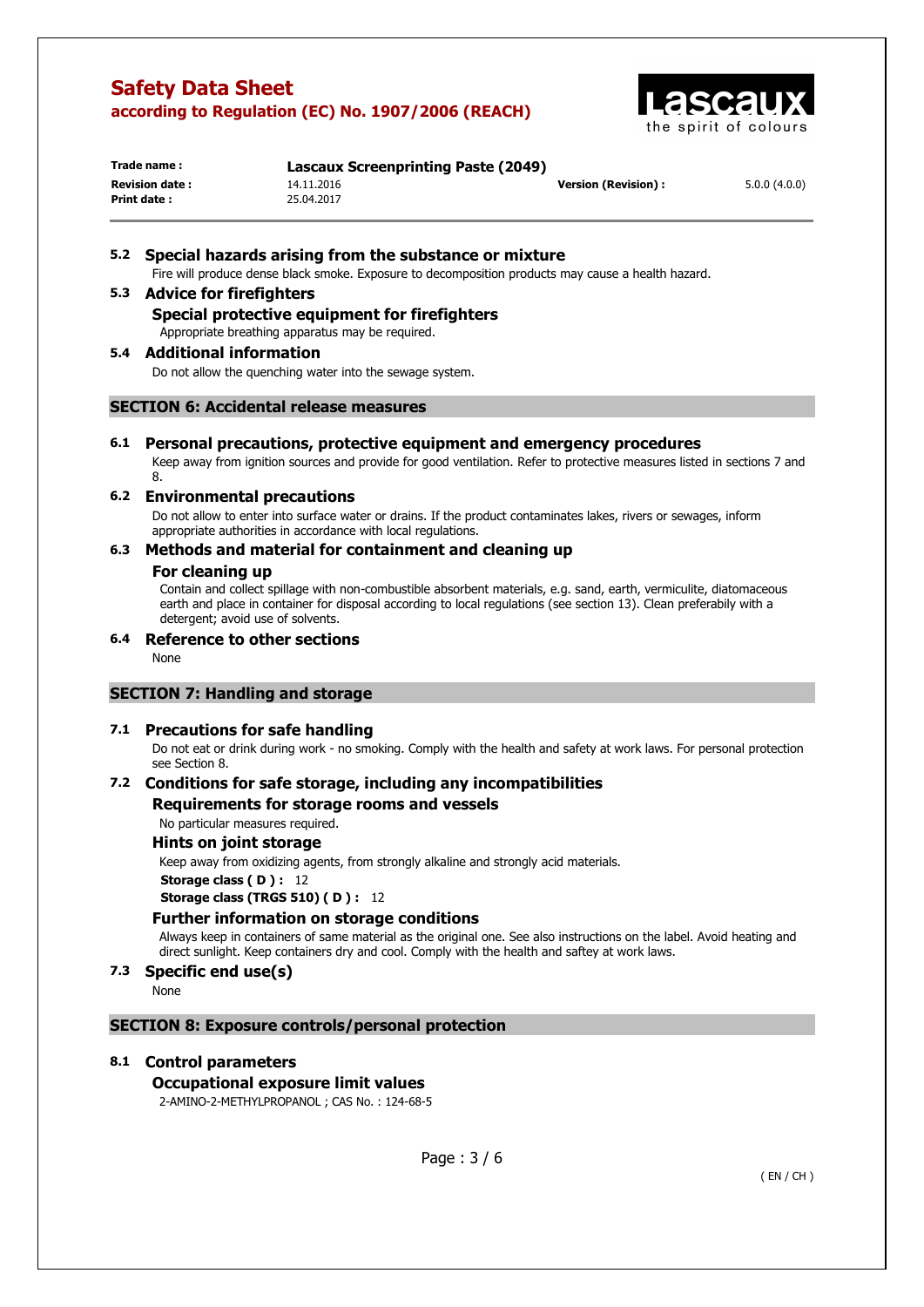

| Trade name:            | <b>Lascaux Screenprinting Paste (2049)</b> |                            |              |
|------------------------|--------------------------------------------|----------------------------|--------------|
| <b>Revision date :</b> | 14.11.2016                                 | <b>Version (Revision):</b> | 5.0.0(4.0.0) |
| Print date:            | 25.04.2017                                 |                            |              |

Limit value type (country of origin) : TRGS 900 ( D ) Limit value :  $1$  ppm  $/$  4,6 mg/m<sup>3</sup> Peak limitation : 2(I) Version : 02.04.2014

# **8.2 Exposure controls**

#### **Personal protection equipment**

#### **Eye/face protection**

Wear protective glasses in case of splashes.

#### **Skin protection Body protection**

After skin contact wash thorougly with soap and water or use recognised skin cleanser. Do Not use solvents or thinners.

#### **Respiratory protection**

If workplace limits are exceeded, a gas mask approved for this purpose must be worn.

### **SECTION 9: Physical and chemical properties**

#### **9.1 Information on basic physical and chemical properties**

#### **Appearance**

**Physical state :** Pasty.

**Colour :** colourless

#### **Odour**

Poor, characteristic.

#### **Safety relevant basis data**

| Initial boiling point and boiling<br>range: | (1013 hPa) | approx. | 100            | °C                |
|---------------------------------------------|------------|---------|----------------|-------------------|
| Flash point:                                |            |         | not applicable |                   |
| Vapour pressure :                           | (50 °C)    | approx. | 120            | hPa               |
| Density:                                    | (20 °C)    | approx. | 1,0            | q/cm <sup>3</sup> |
| pH :                                        |            | approx. | 8,5            |                   |
| Viscosity:                                  | (20 °C)    | approx. | 10000          | mPa.s             |
| - -                                         |            |         |                |                   |

# **9.2 Other information**

None

#### **SECTION 10: Stability and reactivity**

#### **10.1 Reactivity**

#### No information available.

#### **10.2 Chemical stability**  No information available.

#### **10.3 Possibility of hazardous reactions**  No information available.

# **10.4 Conditions to avoid**

Stable under recommended storage and handling conditions(See section 7).

**10.5 Incompatible materials** 

#### No information available.

# **10.6 Hazardous decomposition products**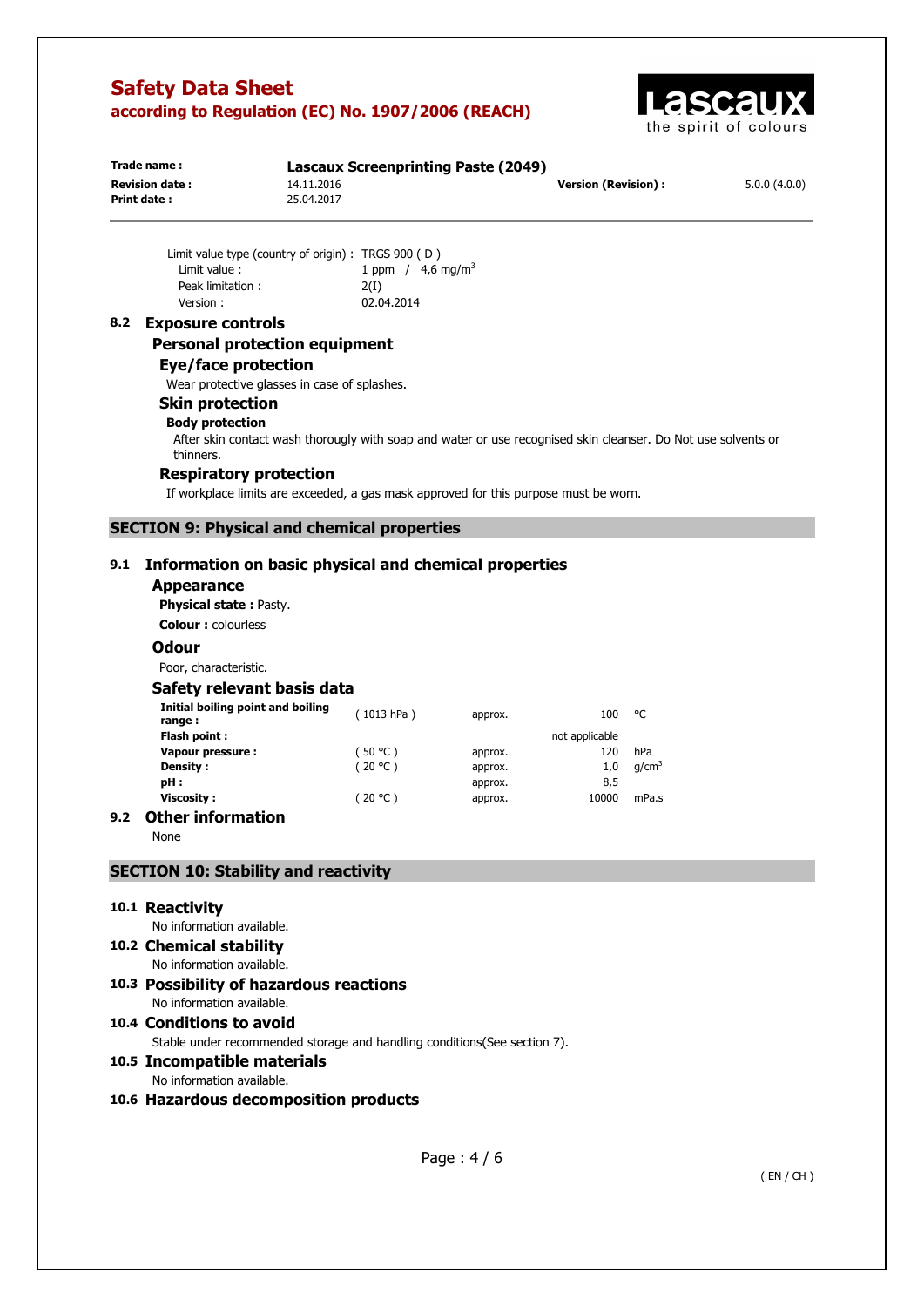

| Trade name:            | <b>Lascaux Screenprinting Paste (2049)</b> |                            |              |
|------------------------|--------------------------------------------|----------------------------|--------------|
| <b>Revision date :</b> | 14.11.2016                                 | <b>Version (Revision):</b> | 5.0.0(4.0.0) |
| Print date :           | 25.04.2017                                 |                            |              |

When exposed to high temperatures may produce hazardous decomposition products such as carbon monoxide and dioxide, smoke, oxides of nitrogen.

# **SECTION 11: Toxicological information**

**11.1 Information on toxicological effects** 

No information available.

### **SECTION 12: Ecological information**

#### **12.1 Toxicity**

No information available.

- **12.2 Persistence and degradability**  No information available.
- **12.3 Bioaccumulative potential**  No information available.

#### **12.4 Mobility in soil**  No information available.

- **12.5 Results of PBT and vPvB assessment**  No information available.
- **12.6 Other adverse effects**  No information available.

### **12.7 Additional ecotoxicological information**

There are no data available on the product itself. Do not allow to enter into surface water or drains.

### **SECTION 13: Disposal considerations**

Contaminated packaging must be emptied of all residues and, following appropriate cleaning, may be sent to a recycling plant. Uncleaned packaging must be disposed of in the same manner as the medium.

# **13.1 Waste treatment methods**

#### **Product/Packaging disposal**

#### **Waste codes/waste designations according to EWC/AVV**

08 01 11: waste paint and varnish containing organic solvents or other dangerous substances.

# **SECTION 14: Transport information**

#### **14.1 UN number**

No dangerous good in sense of these transport regulations.

- **14.2 UN proper shipping name**  No dangerous good in sense of these transport regulations.
- **14.3 Transport hazard class(es)**  No dangerous good in sense of these transport regulations.

**14.4 Packing group** 

No dangerous good in sense of these transport regulations.

- **14.5 Environmental hazards**  No dangerous good in sense of these transport regulations.
- **14.6 Special precautions for user**